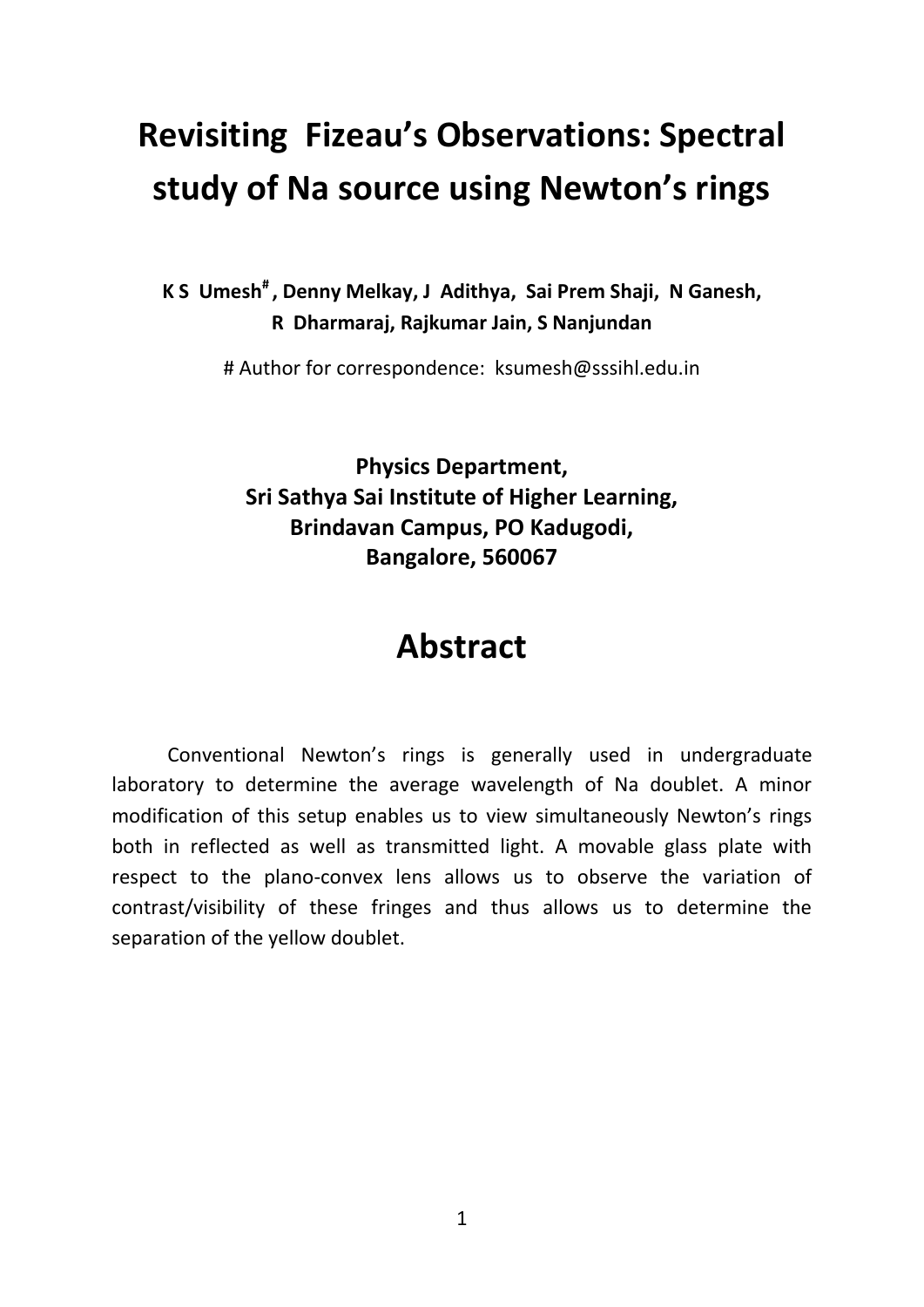### **1. Introduction:**

Newton's rings experiment is a classic example of fringes of equal thickness or Fizeau fringes[ 1,2 ]. This is generally used in undergraduate optics laboratory, as it enhances conceptual understanding of internal and external reflections and associated phase shifts. It also requires fair degree of experimental skill to perform this. Even in the literature[3,4,5,6], we find it being used for classroom demonstrations, for determination of wavelength of He-Ne laser etc. In this work we demonstrate how this could also be used to estimate the doublet separation apart from being used to determine the average wavelength.

# **2. Theory of formation of Newton's rings:**

For a film of thickness, t, the path difference between the two partially reflected light from top and the bottom surface of film is given by[7]:

 $δ=2$  n<sub>f</sub> t cos( $θ$ <sub>t</sub>)

where  $n_f$ :Refractive index of film. t:Thickness of glass plate,  $\theta_t$ :Angle of refraction

 If the film is of varying thickness t, the optical path difference varies even without variation in the angle of incidence. Thus if the direction of the incident beam is fixed, say at normal incidence, a dark or bright fringe will be associated with a particular thickness for which  $\lambda$  satisfies the condition for destructive or constructive interference, respectively. For this reason, fringes produced by variable thickness film are called Fringes of equal thickness or Fizeau fringes. When an air wedge formed between the spherical surface and an optical flat is illuminated from a laser or sodium vapour lamp, equal thickness contours for a perfectly spherical surface are formed. These circular fringes are called Newton's rings. These fringes are formed around the point of contact. At the centre, t=0, the path difference between reflected rays is  $\lambda/2$  as a result of reflection. The centre of the fringe pattern (zero<sup>th</sup> order fringe) thus appears dark.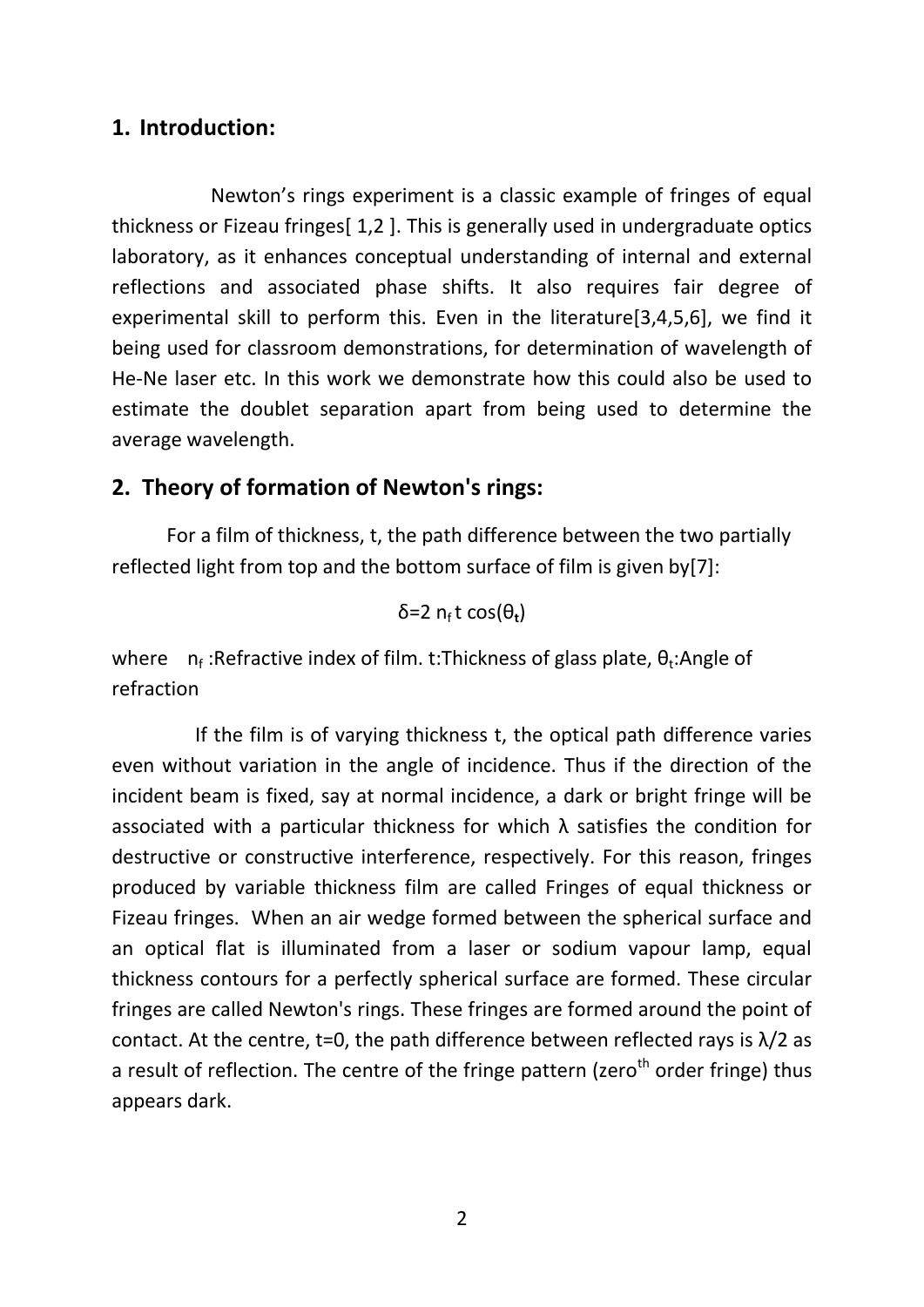By finding the radius of two or more rings, we can get the wavelength of light using the formula,

$$
\lambda = \frac{r_{m+p}^2 - r_m^2}{pR}
$$

where,  $r_m \& r_{m+p}$  radii of the m<sup>th</sup> ring and  $(m+p)^{th}$  ring

R, Radius of curvature of the lens



Fig(1) : Graph of ring no versus diameter-square to determine the average wavelength

The conventional Newton's rings experiment was performed and the graph of ring no. m versus  $r_{m+p}^2$  was plotted. The slope of this graph is  $(r_{m+p}^2 - r_m^2)/p$ 

Therefore the average wavelength of sodium source

= slope/radius of curvature (R)  
= 
$$
0.297 \times 10^{-6}
$$
 m<sup>2</sup> / 0.5 m  
= 595.3 nm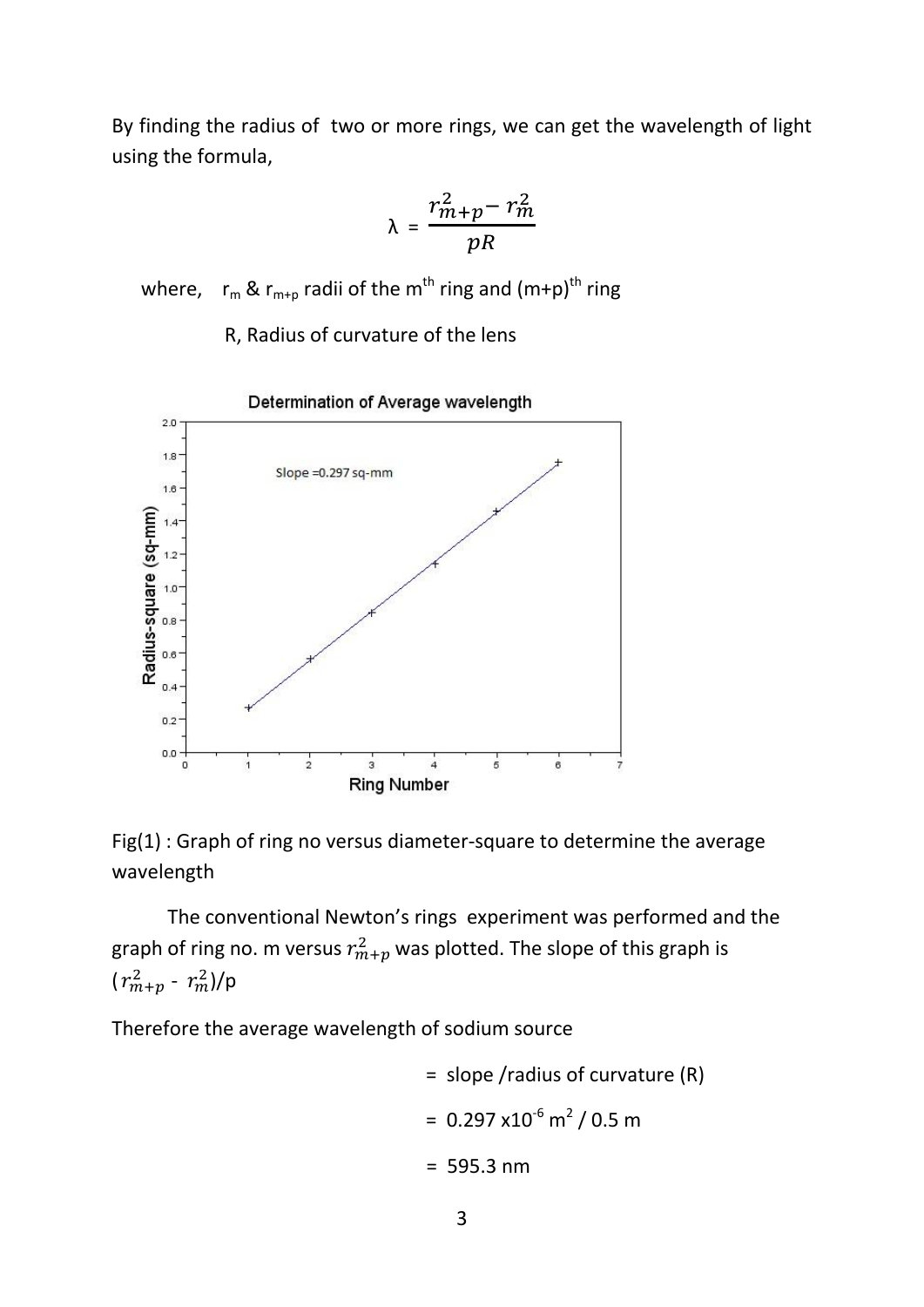#### **3. Finding the Fine structure using Newton's rings**

 We know that the sodium lamp emits two wavelengths: 5890A and 5896A. These two wavelengths form two sets of Newton's rings with coincident centres. If we examine a few rings near the point of contact of lens and glass plate, the two sets of rings appear to coincide; but if they are traced to a sufficient distance from the centre, the misalignment becomes more and more apparent.

Consequently, after some path difference, the bright fringe of one set of rings will occupy the same position as the dark fringe of the other set, and they will mutually annhilate to a uniform intensity. Continuing the same line of reasoning, it is evident that perfect coincidence and perfect misalignment of the two systems of rings would recur alternately at regular intervals[8].

 To observe this variation of contrast, the glass plate is made movable in a perpendicular direction. This would result in linear variation of path difference. As the higher order fringes appear, due to finite temporal coherence, the contrast variation can be clearly seen.



Fig(2) : Schematic diagram of Newton's rings with glass plate, G and planoconvex lens, PL mounted vertically and the Glass plate made movable. T.M-1 and T.M-2: Travelling microscopes, W.C: Webcam connected to travelling microscope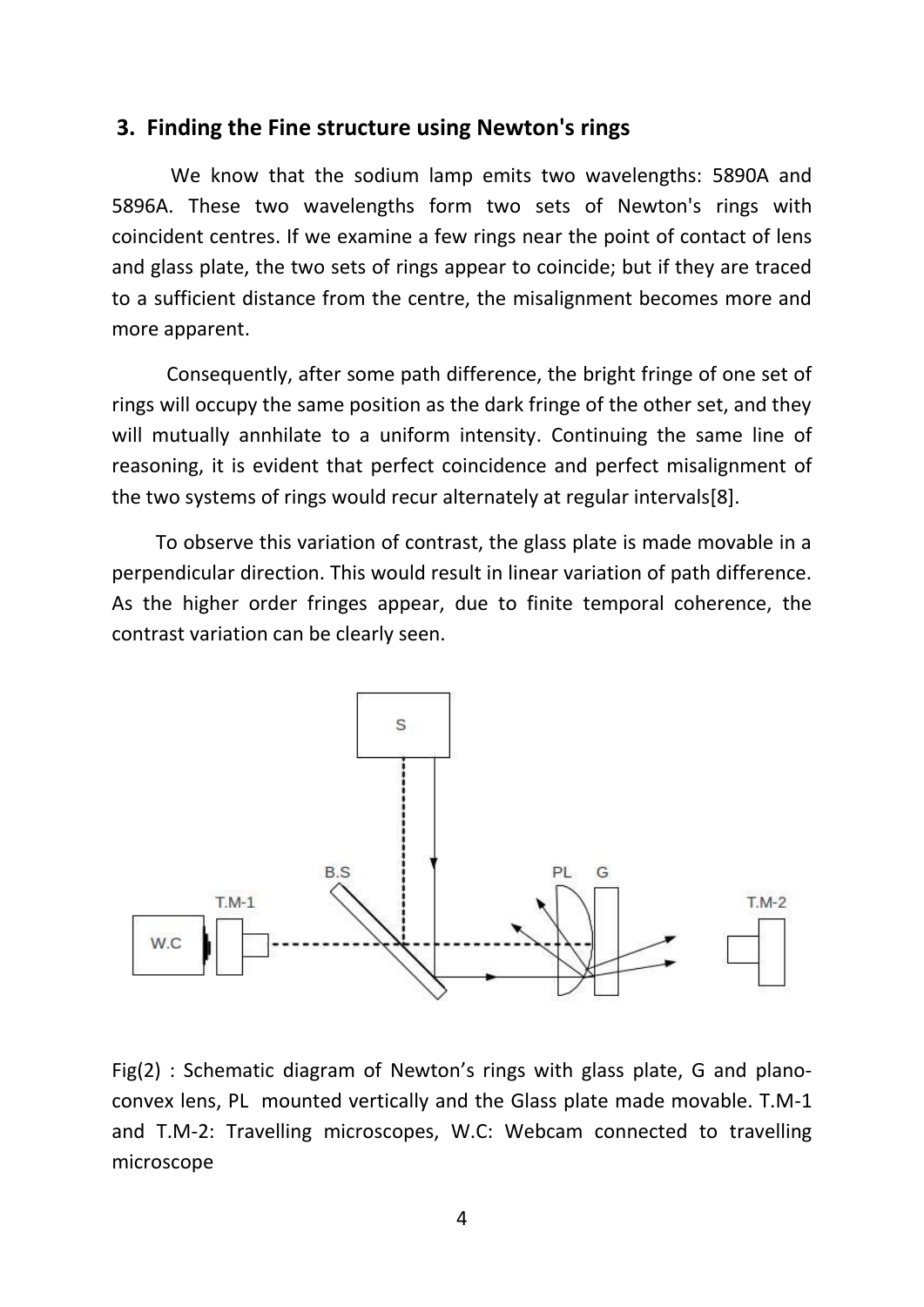#### **4. Analysis:**

The separation of two wavelengths present in the source, used to observe interference is related to the path difference, as in the case of Michelson interferometer[7]. If  $\Delta\lambda$  is the separation between two spectral lines and  $\lambda$  is the average wavelength, then

$$
\Delta\lambda = \frac{\lambda^2}{2 \, \Delta d}
$$

where Δd mirror movement required between two consecutive coincidences in a Michelson interferometer. This formula can be used in Newton's rings in the case where glass plate is moved with respect to the plano-convex lens. In this case, Δd represents distance through which the glass plate is moved from zero path difference(glass plate touching the plano-convex lens) position to the subsequent region of maximum contrast.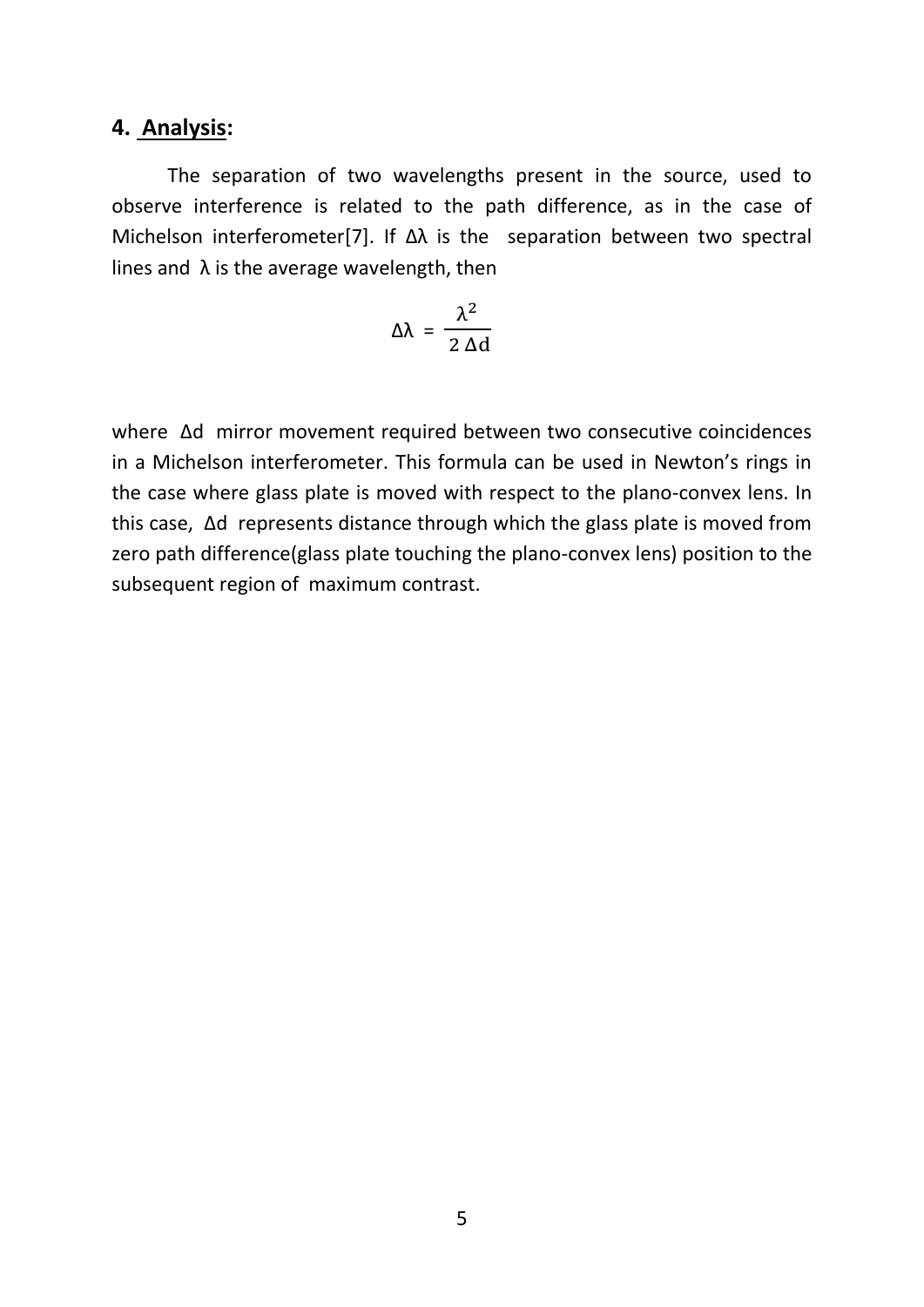

Fig(3): Photograph of experimental setup

# **5. Experimental details and Results:**

The schematic diagram and the photograph of the experimental setup are shown in fig(2) and fig(3) respectively. The glass plate was mounted on a micrometer translation stage so that its distance can be varied in a controlled manner. Newton's rings in the reflected light were captured using a webcam (without the lens) attached to travelling microscope without the eyepiece. Newton's rings were captured for every 10µm distance. From the snapshot, the visibility of the fringes was calculated using ImageJ software. Sample snapshots are at different distances are provided in fig(5) to fig(9) which clearly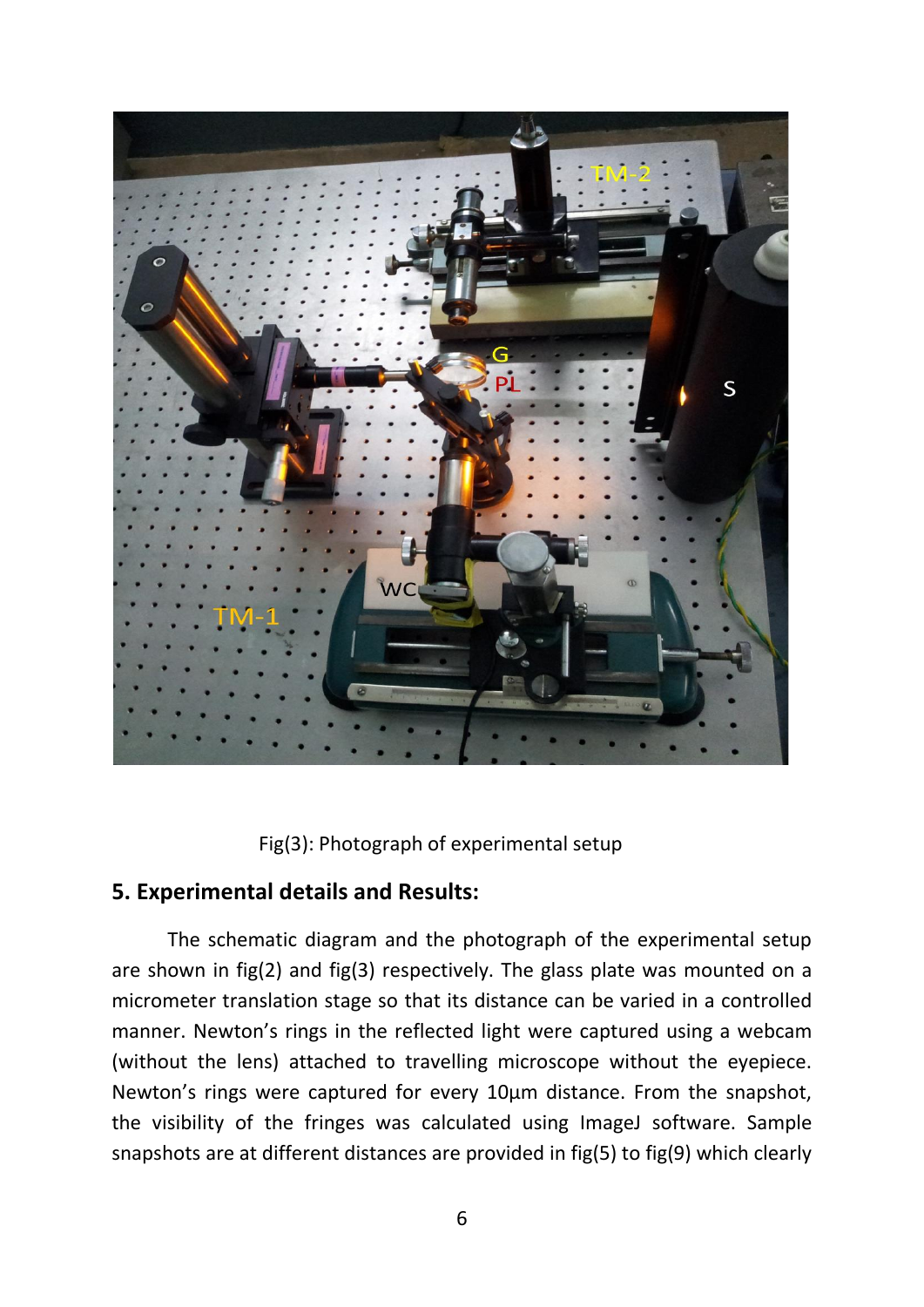show the contrast variation. Fig(10) & fig(11) show the Newton's rings in the reflected and transmitted light.

Plot of distance versus visibility is shown in the fig(4). As expected, there is a periodic variation of contrast starting with its maximum value at zero path difference. From the graph, we get  $\Delta d = 250 \mu m$ .

$$
\Delta\lambda = \frac{\lambda^2}{2 \Delta d}
$$
  
= (595.3nm)<sup>2</sup>/2(250µm)  
= 7 A

This shows that the separation of the Na doublet whose expected value is 6A, could be estimated to an accuracy of about 17 percent using this analysis.



Fig(4) : Plot of visibility as a function of distance of glass plate from the plano-convex lens.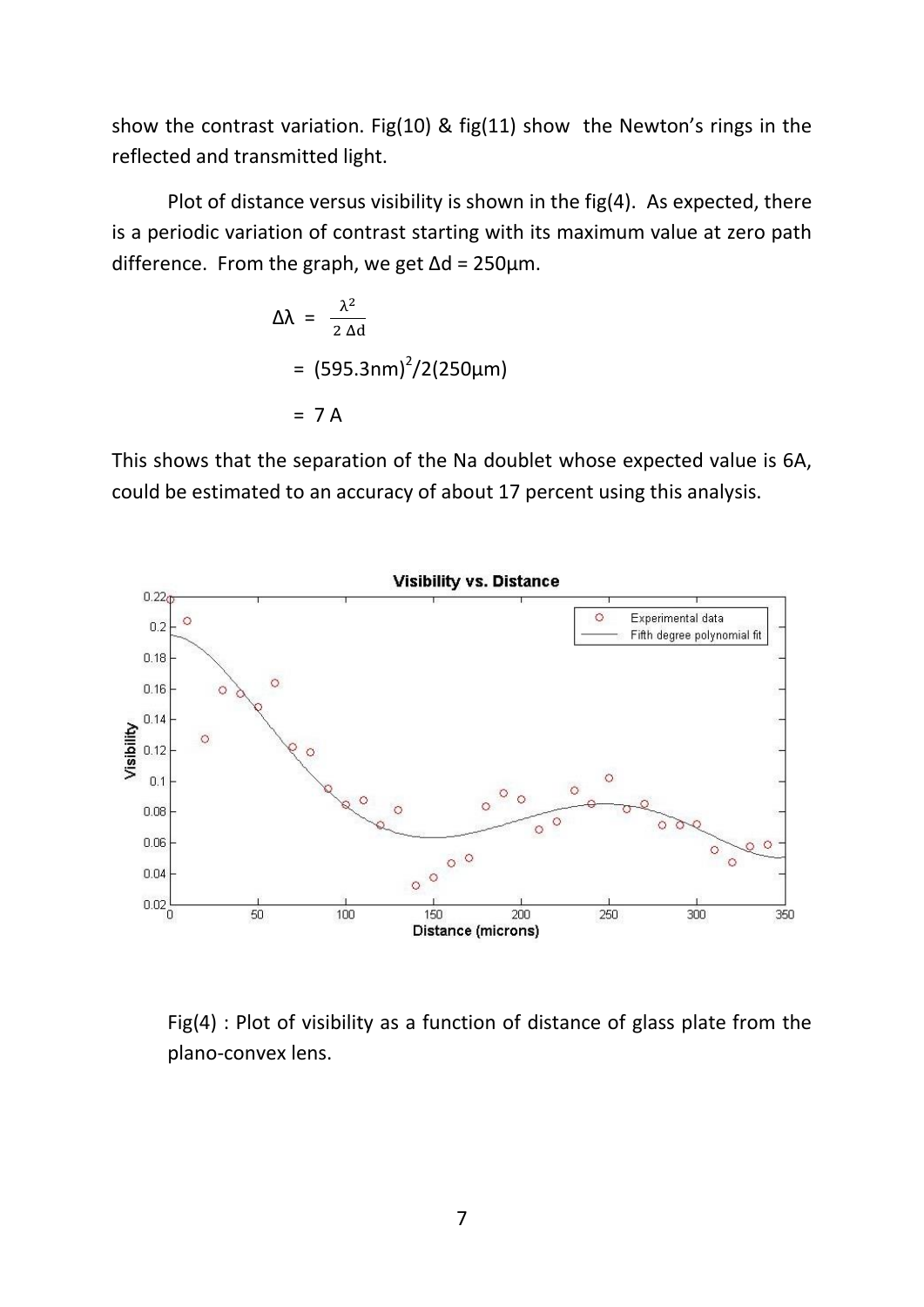



**Fig. 5: Zero path difference** Fig. 6: Path difference = 50micron





Fig. 7: Path difference=100 micron Fig. 8: Path difference=150 micron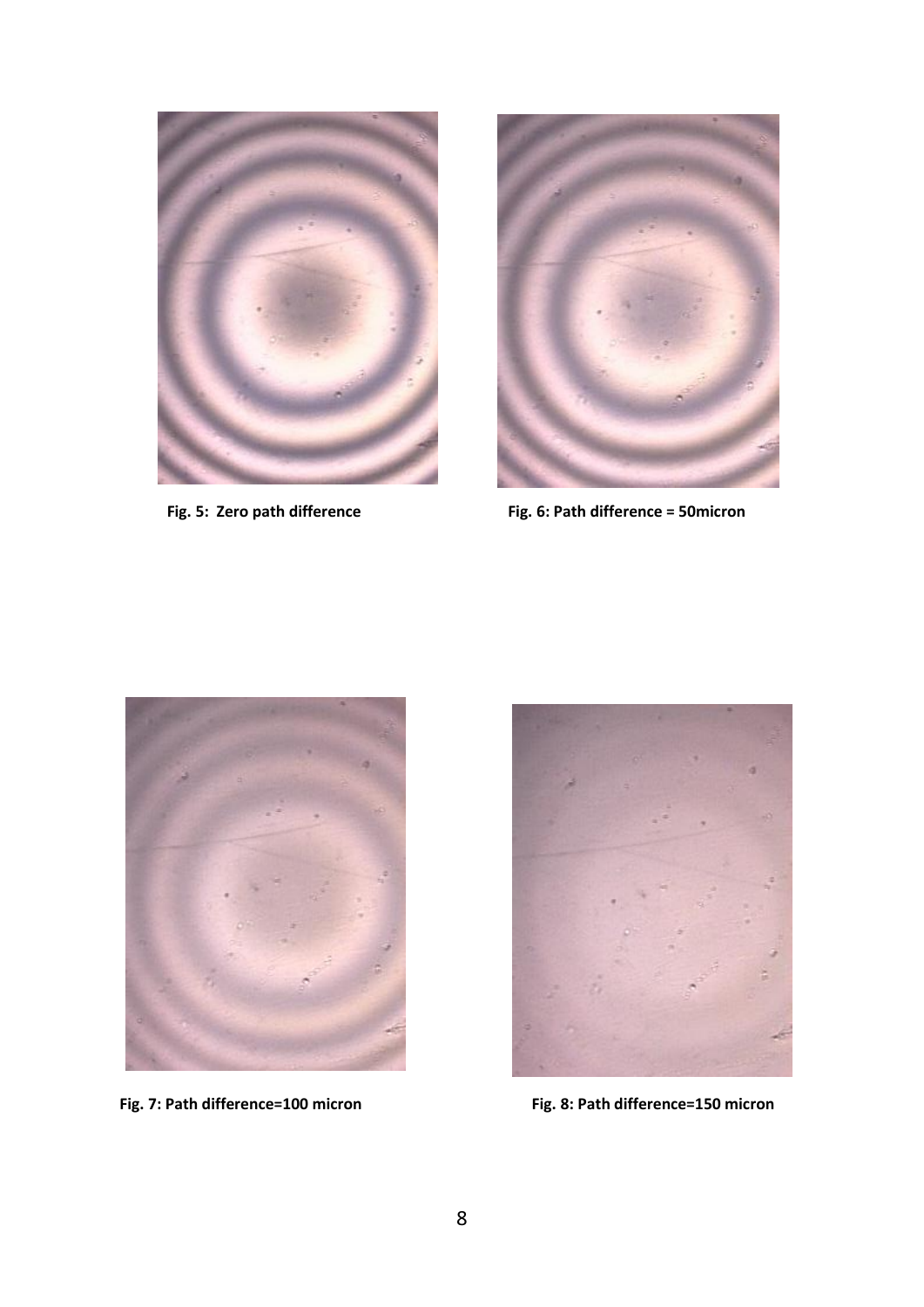

**Fig. 9: Path difference=250 micron**



- **Central Dark Fringe**
- **High Contrast**



- Fig. 10: Newton's rings: Reflected light Fig. 11: Newton's rings: Transmitted light
	- **Central Bright Fringe**
	- **Low Contrast**